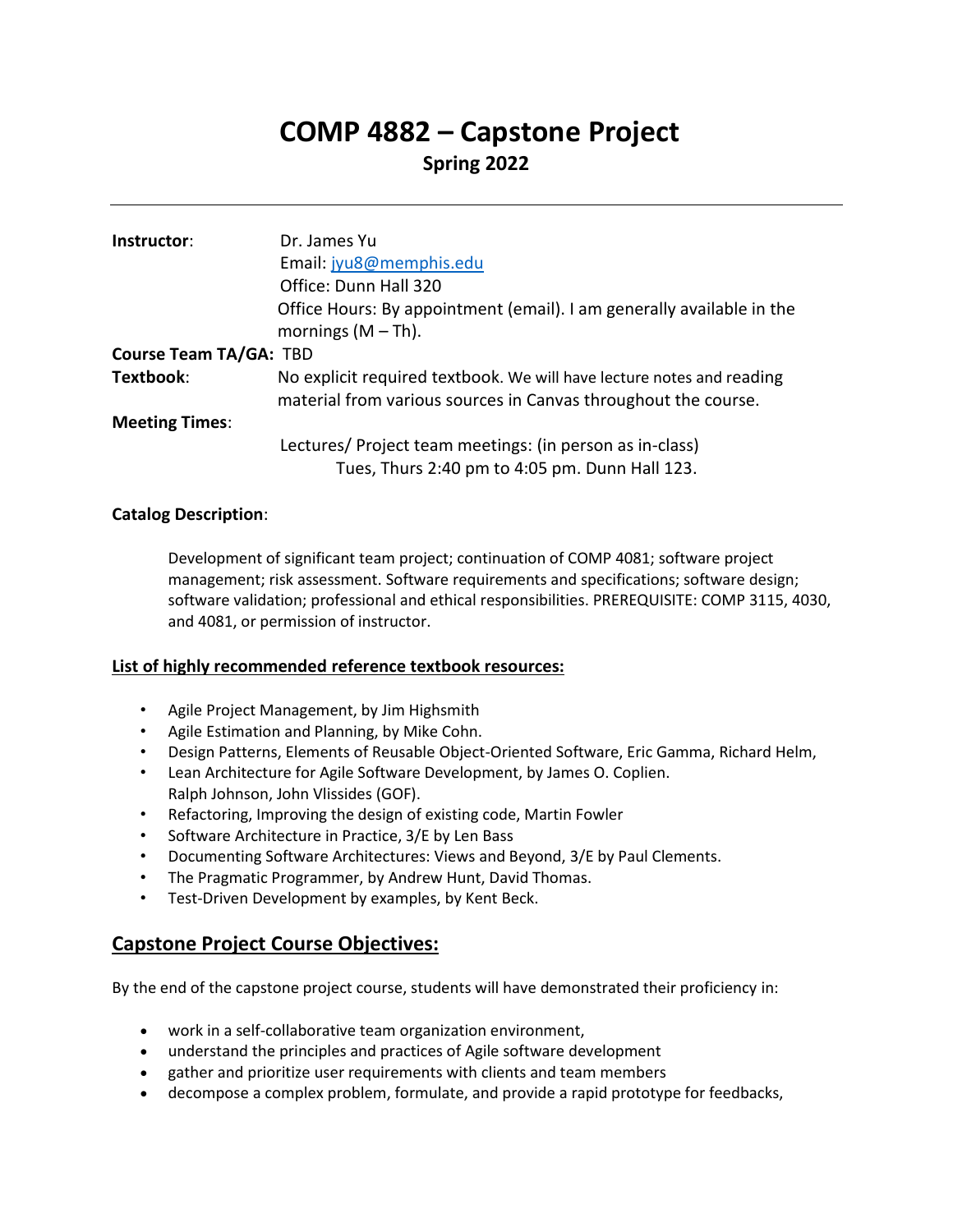- explore and propose an alternative solution,
- present to an audience in various forms, oral, written, live demo, and formal presentations

## **Expectations:**

Each student should spend 8-10 hrs/week on average throughout the semester. These hours include 85 minutes of lecture/team meeting (Tuesday, Thursday) time and 8 hrs outside of class time each week. Most of the class time (80%) covers SCRUM, sprint planning discussions, requirement analysis, user stories brainstorming and mapping, architecture and design layout, sprint demo presentation, and interaction with the instructor. The rest of the class time (20%) will focus on the announcement, brief lecture, and discussion of the current sprint and results. It is not easy to have every team member altogether during the week other than the lecture time. Plan your meeting time wisely with a proper (committed) schedule and goals by having an agenda (Team Lead/Scrum Master). **Attending all your classes and project team meetings is mandatory.** Every team member should have specific roles and responsibilities. Your team scrum master (or team lead) records the scrum meeting minutes with attendants. Every member delivers his/her part of the contributions according to the roles/responsibilities incrementally (per sprint release). The project contributions are graded based on each spring release result.

Not attending the class or the scheduled team meetings (outside the class time) without a valid reason is unprofessional as your team members depend on you. In addition, that will reduce your contribution (ICR) grades. The same applies to tardiness.

## **Evaluations (**Total 100%)

#### **90% Sprint Releases (Live Demo, Presentation, Reports) 10% Participation (Peer-Peer Reviews)**

| <b>Project (Sprint) Release</b>                                                                                                                     | <b>Sprints</b>    | Date (2022)   |
|-----------------------------------------------------------------------------------------------------------------------------------------------------|-------------------|---------------|
| SPO – preparation : JIRA tutorial and project setup, gitHub (svc), project<br>selection, Team formation, problem statement (version 1), Sprint Plan |                   |               |
| SP1: sprint plan (PBL), gitHub (SVC), JIRA ready                                                                                                    | SP1: 20%          | <b>Feb 13</b> |
| Problem statement (version 2), Key Arch components, prototype.                                                                                      |                   |               |
| Live demo1, sp1 release reports, SP2 plan                                                                                                           | SP1:demo          |               |
| SP2: PBL, SBL user stories update; ICR and Team reports, test results                                                                               | SP2: 30%          | <b>Mar 13</b> |
| Live demo2, sp2 release reports, SP3 plan                                                                                                           | SP2:demo          |               |
| SP3: SBL, ICR, user stories/points, project results update, test results                                                                            | SP3: 40%          | <b>Apr 10</b> |
| Live demo3, sp3 release reports. SP4 demo prep.                                                                                                     | SP3:demo          |               |
| <b>Sp4: Final Demo only</b>                                                                                                                         | SP4: 10%          | Apr $25 - 29$ |
| Live demo4 (Final Showcase)                                                                                                                         | SP4: demo         | (TBD)         |
|                                                                                                                                                     | <b>total 100%</b> |               |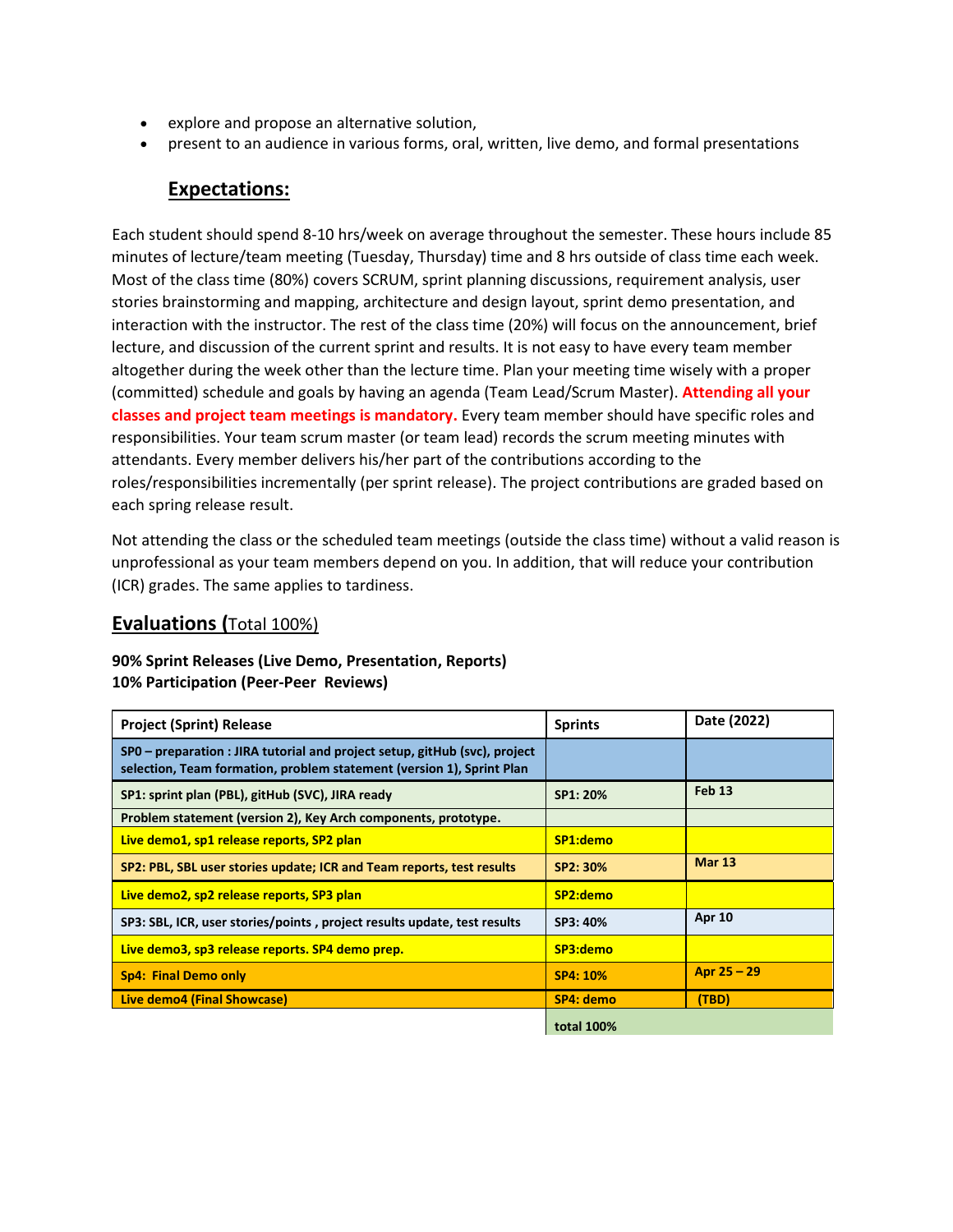- Students must pass both sprints 3,4 (Final sprint demo  $+$  reports completeness), and the participation scores (> 50%) to pass the course. Failure to achieve that will result in an 'F' grade.
- Absent in sprint demo: not present in sprint demo will receive a zero mark without a valid medical note. The student(s) will have to do a makeup later if the course calendar is allowed and other team members are available.

|                 | в              |                 |            |               |
|-----------------|----------------|-----------------|------------|---------------|
| $100 - 89$      | $88 - 76$      | $75 \div 65$    | 64 > 60    | $59 - 0$      |
| $A + \geq 97\%$ | $B + 85 - 88%$ | $C+71-75%$      | $D+62-64%$ | $F \leq 59\%$ |
| A 92-96%        | 80-84%<br>в    | $C$ 67 – 70 %   | $D$ 60-62% |               |
| ∣A–89–91%       | $B - 76 - 79%$ | $C - 65 - 67 %$ |            |               |

# **Grading scale.**

There are four (Sprint) releases with live demonstration and sprint project reports (team + ICR) (peer-to-peer). Each team member needs to include the participation score of their team members with their ICR report. Failure to do so will forfeit their participation marks from the team members.

The first releases (SP1) focus on project selection, team formation, project problem statement, prototyping, development environment preparations, and tutorials on frameworks and tools. The second and third (SP 2,3) releases focus on the project features sprint execution with live demonstrations. The last sprint (SP4) focuses on the final wrap-up and project showcase demo. Each sprint project release deliverables consists of an Individual Contribution Report (ICR)(80%), and one team report (20%). Only one team report per team is required representing the overall project results from the entire team. The team report is written incrementally from each sprint by every member and graded accordingly. 20% of the sprint mark comes from this team report grade weighted by your ICR result, as shown in the following example:

Team A has a score of 88% on a sprint team report: Team A has five team members with ICR scores of (80, 75, 30, 90, 95) % (no demo scores)

The team report distributed among the five team members will be (%):

 $(80/95 * 88) = 74$  $(75/95 * 88) = 69$  $(30/95 * 88) = 28$  $(90/95 * 88) = 83$  $(95/95 * 88) = 88$ 

The sprint report score after the weighted team report results:

Student 1 = 80\*0.8 + 74\*0.2 = 79 Student 2 = 75\*0.8 + 69\*0.2 = 74 Student 3 = 30\*0.8 + 28\*0.2 = 30 Student 4 = 90\*0.8 + 83\*0.2 = 89 Student 5 = 95\*0.8 + 88\*0.2 = 94

The total score for a sprint =  $(demo*0.2 + report*0.8)*0.9 + participation*0.1$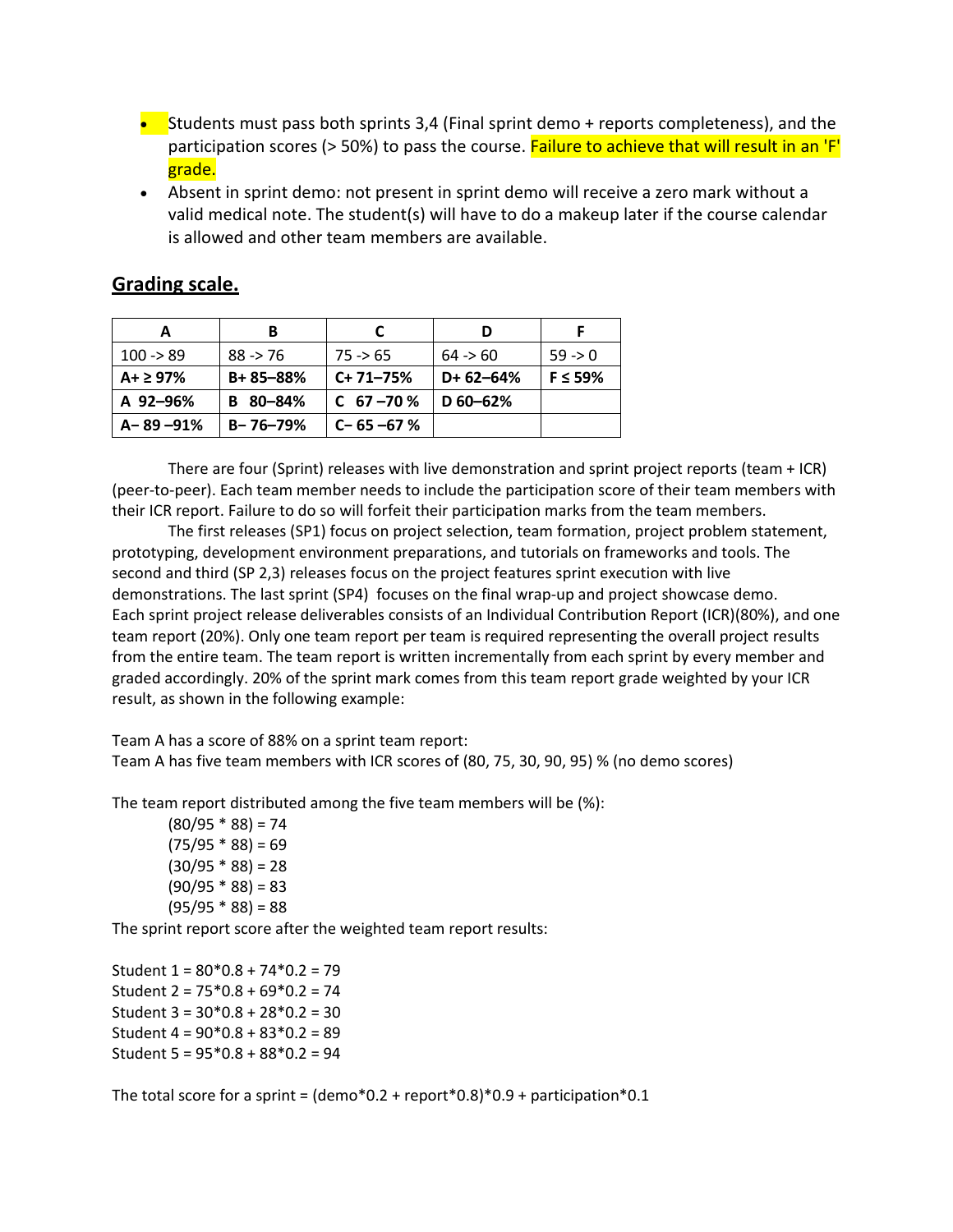Students with missing individual sprint reports (ICR) will receive zero for that entire sprint (i.e. no team report or demo marks).

Every team member needs to contribute to writing the team report. However, it does require an "author" to organize and integrate materials from all team members. To do a proper job does need time and effort. This author will receive an additional 5% of the team report mark as a bonus. The team report authorship should rotate among the team members. However, it is up to the team to decide among themselves. Every team member shall do a thorough final review to ensure their contributions are in the team report. Within each ICR, every team member needs to perform a peer-to-peer evaluation of each other (individually) as shown in the following: (ICR without filling out the participation form will forfeit your partition score)

**Participation (10%):** In a separate file (Peer2PeerSprint.docs), each team member needs to fill out the following table as a peer-to-peer evaluation (individually). Failure to do so will forfeit their participation marks from his/her team members. Please refer to the Peer2PeerSprint.docs for more description.

|              | <b>Criteria</b>                                                                | Name1 | Name <sub>2</sub> | Name <sub>3</sub> | Name4      |
|--------------|--------------------------------------------------------------------------------|-------|-------------------|-------------------|------------|
| 1            | Team members (First name) (not including your name)                            |       | Mary              | Joe               | <b>Sue</b> |
| $\mathbf{2}$ | Present: (0 or 1) if 0 (absent), all the rests are zero.                       |       |                   |                   |            |
|              | (if present $= 0$ , there is no need to grade the rest)                        |       |                   |                   |            |
| 3            | Present and engage in all team meeting discussions.                            |       |                   |                   |            |
|              | (1 don't care -- to -- 5 fully engaged in discussions)                         |       |                   |                   |            |
| 4            | Contribute to sprint planning discussion and create backlog (PBL, SBL) items   |       |                   |                   |            |
|              | (1 no contribution -- to -- 5 creative and produce practical backlog items)    |       |                   |                   |            |
| 5            | Consistent in pulling and committed to the SBL ownership.                      |       |                   |                   |            |
|              | 1 no SBL ownership -- to -- 5 fully committed with timely delivery )           |       |                   |                   |            |
| 6            | Team communication: genuine updates during SCRUM                               |       |                   |                   |            |
|              | 1 no updates, --- to -- 5 moving the team towards to meet the sprint goal.     |       |                   |                   |            |
| 7            | Helpful to the team overcoming issues (in all Software Engineering activities) |       |                   |                   |            |
|              | 1 not involved bystander $-$ to $-$ 5 the goto "firefighter."                  |       |                   |                   |            |
| 8            | Consistently providing retrospective feedbacks for improvement                 |       |                   |                   |            |
|              | 1 none or complaints-- to-- 5 constructive actions for the next sprint         |       |                   |                   |            |
| 9            | Respectful and recognizing the dignity of others.                              |       |                   |                   |            |
|              | 1 very poor $-$ to-- 5 very well manner                                        |       |                   |                   |            |
|              | <b>TOTAL</b>                                                                   |       |                   |                   |            |

*Maxi = 41 points*

**Submission and late policy**. You need to submit the project reports (team and ICR) on time into Canvas (memphis.instructure.com). Late submission is acceptable with the following penalty policy:

- o 0 to 24 hours late: 20% penalty
- o 24 to 48 hours late: 40% penalty
- $\circ$  more than 48 hours: no mark

**Exams:** There are **no exams for this class**. All appeals to the sprint result marks, except to that of the final project sprint demo/report, must be registered with the instructor before the scheduled last project sprint demo date.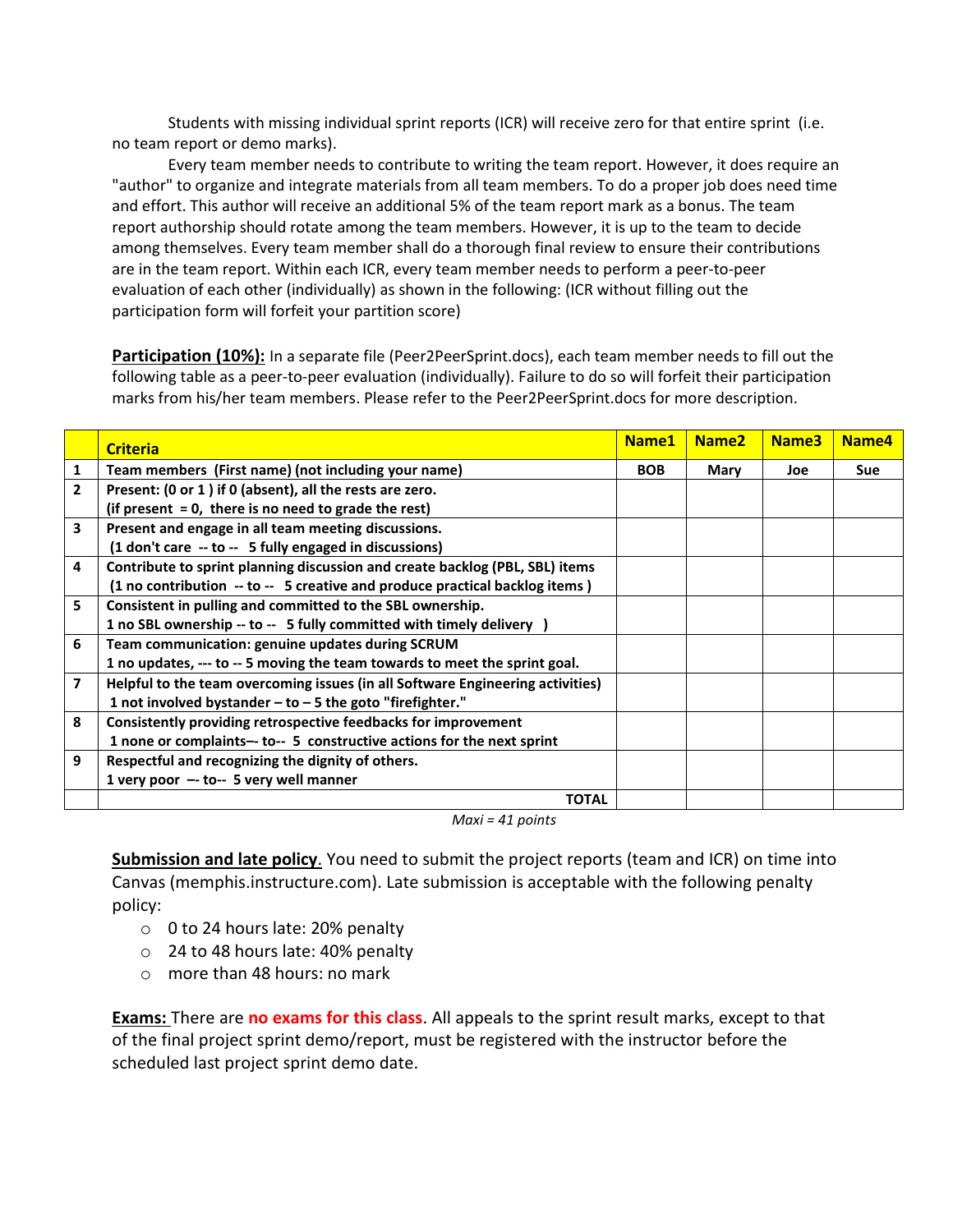## **Important: [Dates and Deadlines for the Academic Year 2021-2022:](https://www.memphis.edu/registrar/calendars/dates/22s-dates.php)**

## **Academic Integrity**:

Plagiarism or cheating behavior in any form is unethical and detrimental to proper education and will not be tolerated. All work submitted by a student project, programming, reports is expected to be a student's own work. The plagiarism is incurred when any part of anybody else's work is passed as your own (no proper credit is listed to the sources in your own work) so the reader is led to believe it is therefore your own effort. Students are allowed and encouraged to discuss with each other and look up resources in the literature (including the internet) on their work, but appropriate references must be included for the materials consulted, and appropriate citations made when the material is taken verbatim. If plagiarism or cheating occurs, the student will receive a failing grade on the project results (live demo and reports) and (at the instructor's discretion) a failing grade in the course. The course instructor may also decide to forward the incident to the Office of Student Conduct for further disciplinary action. For further information on U of M code of student conduct and academic discipline procedures, please refer to: [http://www.memphis.edu/studentconduct/misconduct.htm.](http://www.memphis.edu/studentconduct/misconduct.htm)

# **Student with Disabilities**

If you require disability-related accommodations to meet the course objectives, please contact the Coordinator of Disability Resources located in the Student Development and Advising area of the student services building. For more information about Disability Resources or academic Accommodation, please visit the website at: <http://www.memphis.edu/drs/>

## **COVID-19 INFORMATION**

## **(Please refer to the following link**

<https://www.memphis.edu/coronavirusupdates/guidelines/index.php> for the policies on COVID-19 Health and Safety)

## **Class Format**

- In-person/on-ground.
- If you are experiencing symptoms such as sneezing, coughing, or a higher than normal temperature, please get in touch with your health care provider or the Student Health Center at <https://www.memphis.edu/health/>
- Do not attend class in person if you're showing symptoms of illness. However, I will make every effort to have class materials available online for those who cannot attend in person.
- The policy permits faculty members to take action for non-compliance with mask use. If students have concerns about faculty or staff mask use, contact Human Resources at [hr@memphis.edu](mailto:hr@memphis.edu) or 901.678.3573.
- Faculty delivering on-campus instruction may remove their face mask to teach, provided they are located within a delineated teaching area that is no less than 6 feet from students.
- •